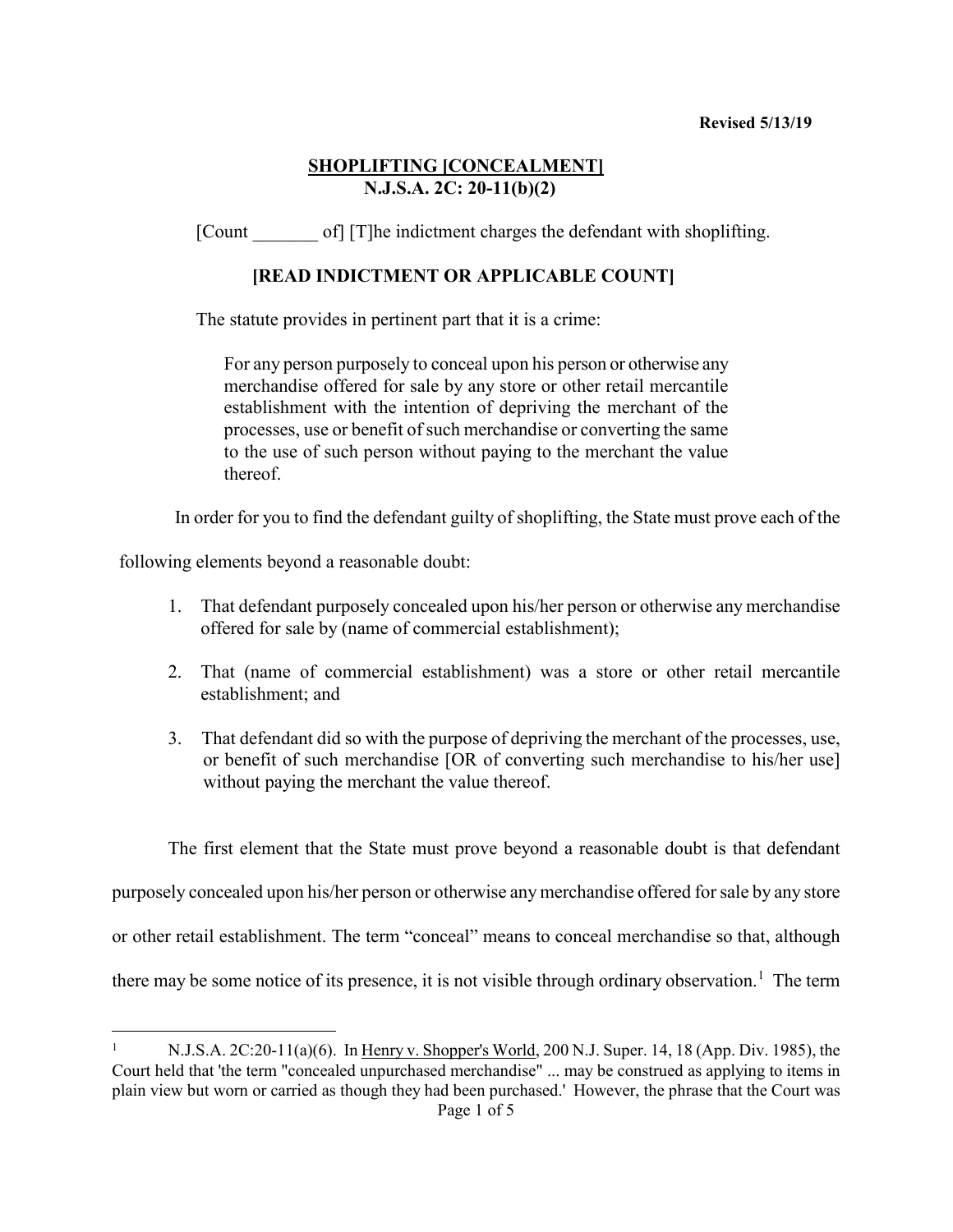#### **SHOPLIFTING [CONCEALMENT] N.J.S.A. 2C:11(b)(2)**

"merchandise" means any goods, chattels, foodstuffs or wares of any type and description, regardless of the value thereof.<sup>[2](#page-1-0)</sup>

A person acts purposely with respect to the nature of his/her conduct or a result of his/her conduct if it is the person's conscious object to engage in conduct of that nature or to cause such a result. That is, a person acts purposely if he/she means to act in a certain way or to cause a certain result. A person acts purposely with respect to attendant circumstances if the person is aware of the existence of such circumstances or believes or hopes that they exist.<sup>[3](#page-1-1)</sup>

Purpose is a state of mind. A state of mind is rarely susceptible of direct proof, but must ordinarily be inferred from the facts. Therefore, it is not necessary, members of the jury, that the State produce witnesses to testify that an accused said he/she had a certain state of mind when he/she engaged in a particular act. It is within your power to find that such proof has been furnished beyond a reasonable doubt by inference which may arise from the nature of his/her acts and his/her conduct, and from all he/she said and did at the particular time and place, and from all of the surrounding circumstances.

The second element that the State must prove beyond a reasonable doubt is that (name of commercial establishment) was a store or other retail mercantile establishment. The term "store or other retail mercantile establishment" means a place where merchandise is displayed, held, stored, or sold or offered to the public for sale.<sup>[4](#page-1-2)</sup>

The third element that the State must prove beyond a reasonable doubt is that defendant acted with the purpose of depriving the merchant of the processes, use or benefit of such merchandise [OR

 $\overline{a}$ 

construing is found in N.J.S.A. 2C:20-11(e), which provides civil and criminal immunity to merchants or others under certain circumstances, and the opinion does not refers to the term 'conceal' in subsection (a)(6). See also State v. Evans, 340 N.J. Super. 244, 251 (App. Div. 2001).<br> $\frac{2}{(2.5 \times 10^{-11} \text{ s})} = 2.44 \times 10^{-10} \text{ s}$ 

<span id="page-1-0"></span>N.J.S.A. 2C:20-11(a)(3).

<span id="page-1-1"></span> $3$  N.J.S.A. 2C:2-2(b)(1).

<span id="page-1-2"></span><sup>4</sup> N.J.S.A. 2C:20-11(a)(2).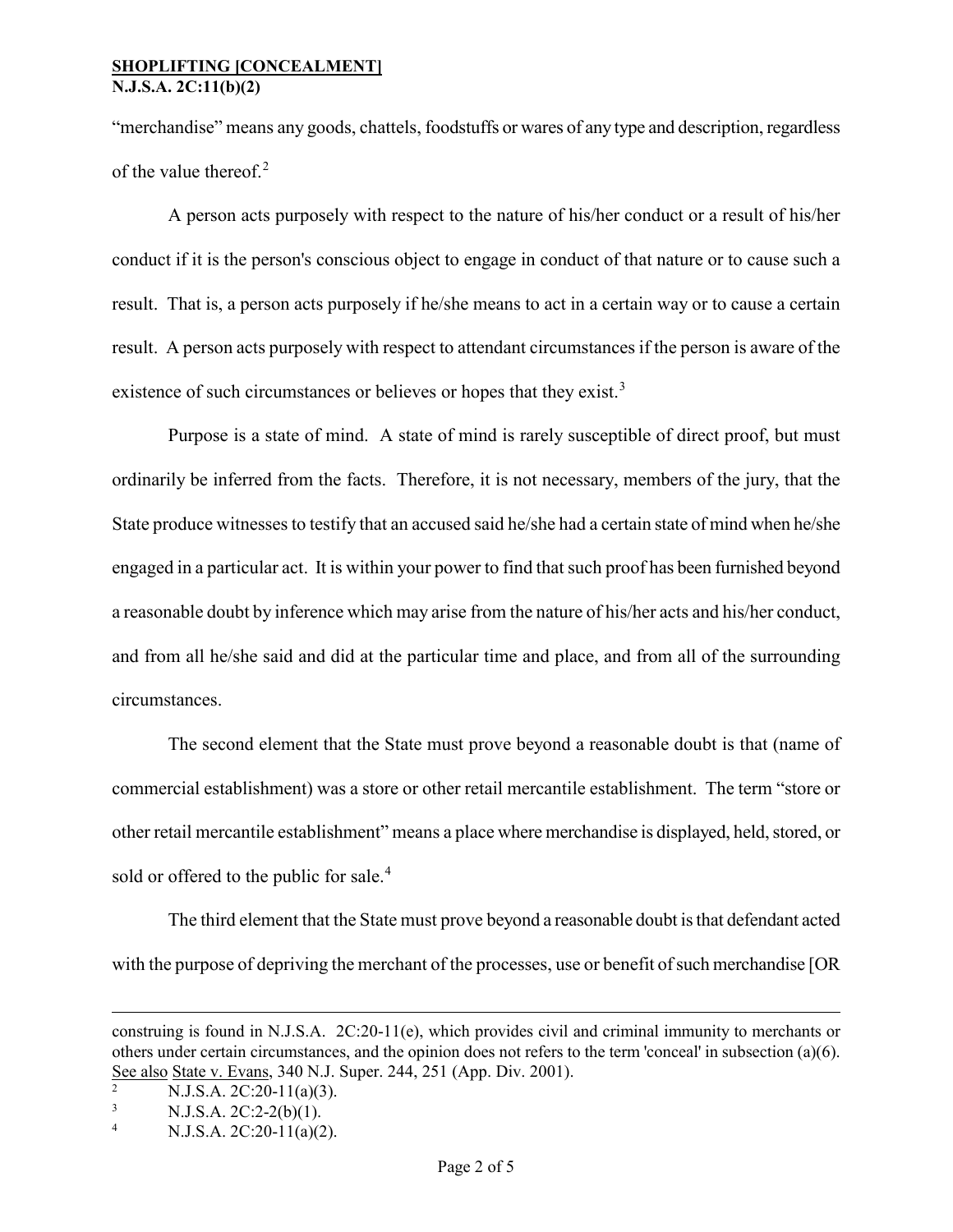converting such merchandise to his/her use] without paying the merchant the value of the merchandise. I have already defined "purpose" for you earlier in these instructions.

The term "value" means the fair market value at the time and place of the alleged purposeful concealment.[5](#page-2-0)

The term "deprive" means to withhold property permanently or for so extended a period as to

appropriate a substantial portion of its economic value.<sup>[6](#page-2-1)</sup>

[**OR**: The term "converting" or "conversion" means to exercise wrongful dominion and

control over property owned by another in a manner inconsistent with the owner's rights].<sup>[7](#page-2-2)</sup>

The term "merchant" means any owner or operator of any store or other retail mercantile establishment, or any agent, servant, employee, lessee, consignee, officer, director, franchisee, or independent contractor of such owner or proprietor.[8](#page-2-3)

## **PERMISSIVE INFERENCE [WHERE APPROPRIATE][9](#page-2-4) N.J.S.A. 2C:20-11(d)**

If you find that defendant purposely concealed unpurchased merchandise of any store either on the premises or outside the premises of such store or other retail mercantile establishment, you may infer that defendant so concealed such merchandise for the purpose of depriving the merchant of

<span id="page-2-0"></span> $\frac{5}{6}$  N.J.S.A. 2C:1-14(m).

<span id="page-2-1"></span> $\frac{6}{7}$  N.J.S.A. 2C:20-1(a)(1).

<span id="page-2-2"></span>Port-O-San Corporation v. Teamsters, 363 N.J. Super. 431, 440 (App. Div. 2003), quoting Commercial Insurance Company of Newark v. Apgar, 111 N.J. Super. 108, 114-15 (Law Div. 1970). See also Black's Law Dictionary 333 (7<sup>th</sup> Ed. 1999).

<span id="page-2-3"></span><sup>&</sup>lt;sup>8</sup> N.J.S.A. 2C:20-11(a)(4).

<span id="page-2-4"></span><sup>9</sup> A court should exercise care in deciding if the factual scenario presented at trial requires instruction on the presumption. See generally Cannel, New Jersey Criminal Code Annotated (2019), Comment 6 to N.J.S.A. 2C:20-11 and Comment 6, N.J.S.A. 2C:1-13(e). Before the statutory presumption is used, it must also be determined that its use would satisfy constitutional requirements of due process to make sure its use does not improperly shift the burden of proof by directing a verdict on an essential element of the crime. County Court of Ulster County, New York v. Allen, 442 U.S. 140 (1979) and State v. Ingram, 98 N.J. 489 (1985). The statutory language contained in N.J.S.A. 2C:20-11(d) has been interpreted to be constitutional in Carollo v. Supermarkets General Corp., 251 N.J. Super. 264, 268-69 and n. 1 (App. Div. 1991). See also State v. Fitzmaurice, 126 N.J. Super 361 (App. Div.), certif. den. 65 N.J. 562 (1974) (assessing the precursor statutory language of N.J.S.A. 2A:170-99).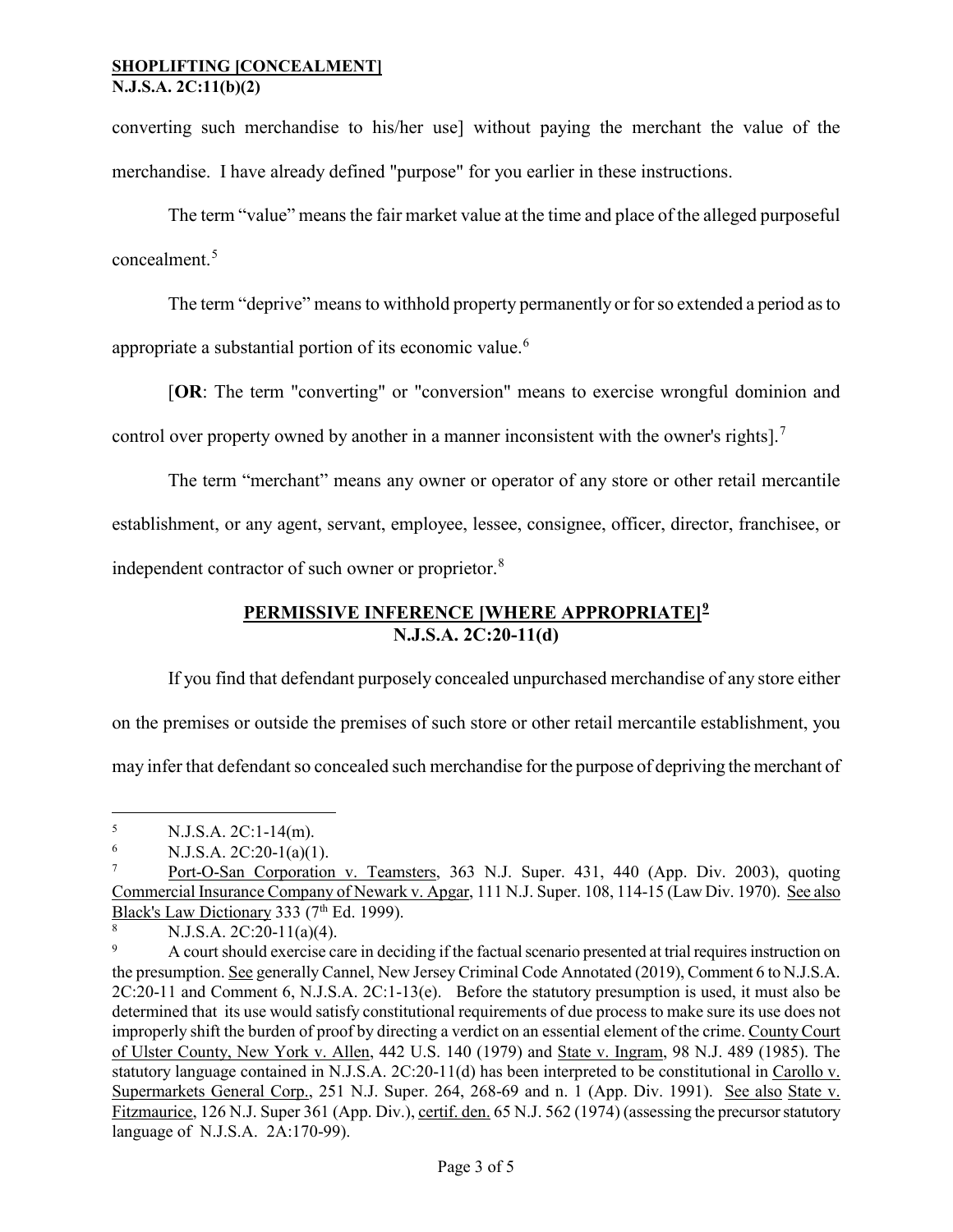### **SHOPLIFTING [CONCEALMENT] N.J.S.A. 2C:11(b)(2)**

the possession, use or benefit of such merchandise without paying the full retail value thereof. The term "conceal" means to conceal merchandise so that, although there may be some notice of its presence, it is not visible through ordinary observation.<sup>[10](#page-3-0)</sup>

If you find that defendant concealed or caused to be concealed such merchandise upon his/her person or among his/her belongings, or upon the person or among the belongings of another, you may infer that defendant did so purposely. An inference is a deduction of fact that may be drawn logically and reasonably from another fact or group of facts established by the evidence. Whether or not an inference should be drawn is for you to decide using your own common sense, knowledge and everyday experience. Ask yourselves is it probable, logical and reasonable. However, you are never required or compelled to draw an inference. You alone decide whether the facts and circumstances shown by the evidence support an inference and you are always free to draw or not to draw an inference. If you draw an inference, you should weigh it in connection with all the other evidence in the case, keeping in mind that the burden of proof is upon the State to prove all the elements of the crime beyond a reasonable doubt.

To summarize, in order for you to find defendant guilty of shoplifting, the State must prove these elements beyond a reasonable doubt:

- 1. That defendant purposely concealed upon his/her person or otherwise any merchandise offered for sale by [name of commercial establishment];
- 2. That (name of commercial establishment) was a store or other retail mercantile establishment; and
- 3. That defendant did so with the purpose of depriving the merchant of the processes,

<span id="page-3-0"></span> <sup>10</sup> N.J.S.A. 2C:20-11(a)(6). In Henry v. Shopper's World, 200 N.J. Super. 14, 18 (App. Div. 1985), the Court held that 'the term "concealed unpurchased merchandise" ... may be construed as applying to items in plain view but worn or carried as though they had been purchased.' However, the phrase that the Court was construing is found in N.J.S.A. 2C:20-11(e), which provides civil and criminal immunity to merchants or others under certain circumstances, and the opinion does not refer to the term 'conceal' in subsection (a)(6). See also State v. Evans, 340 N.J. Super. 244, 251 (App. Div. 2001).